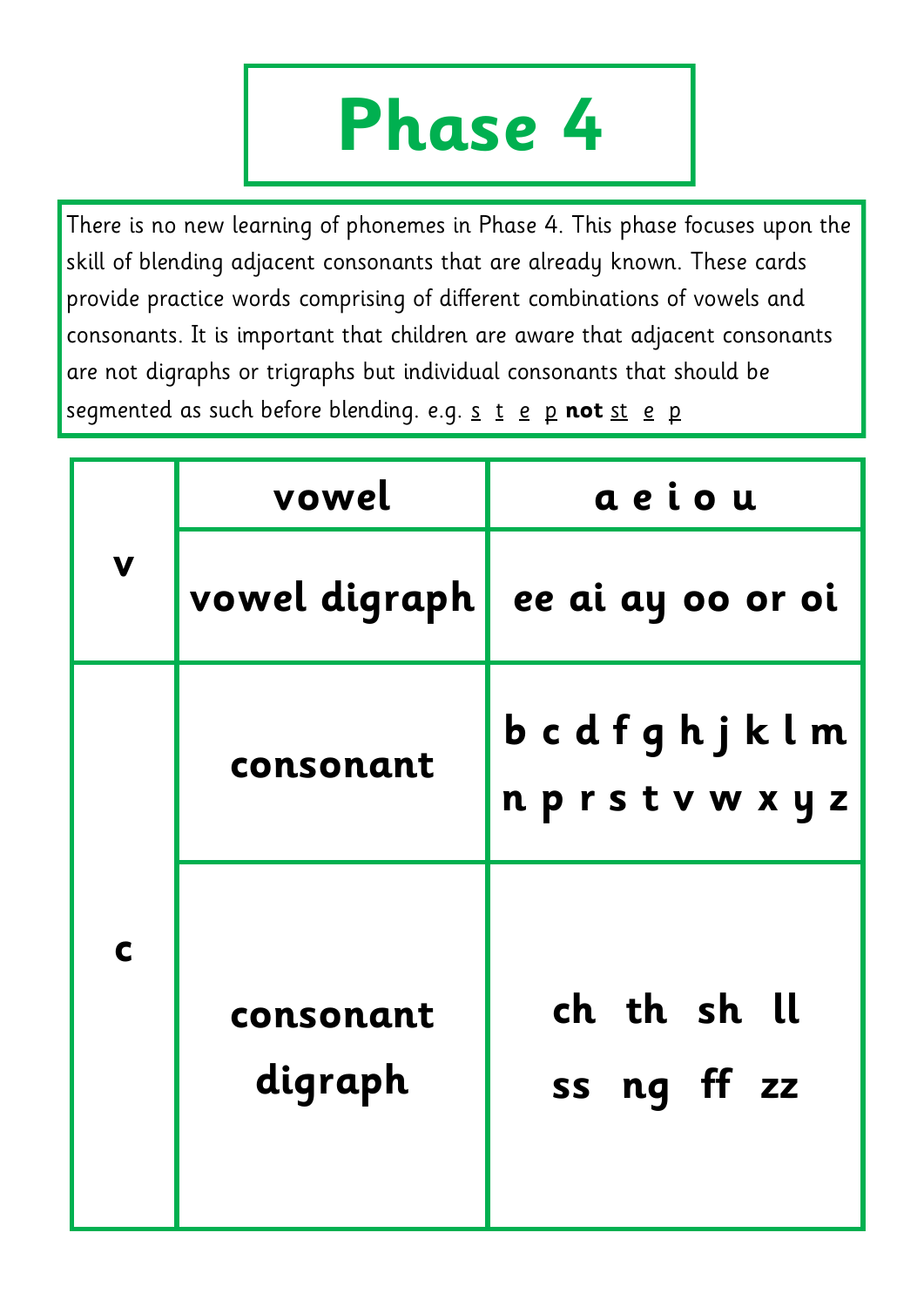|                         | C  | C           |
|-------------------------|----|-------------|
| $\boldsymbol{a}$        | S  | $\mathbf k$ |
| Ĺ                       | t  | S           |
| $\mathbf u$             | TL | $\mathbf u$ |
| $\overline{\mathsf{L}}$ | n  | $\mathbf k$ |
| $\boldsymbol{a}$        | n  | t           |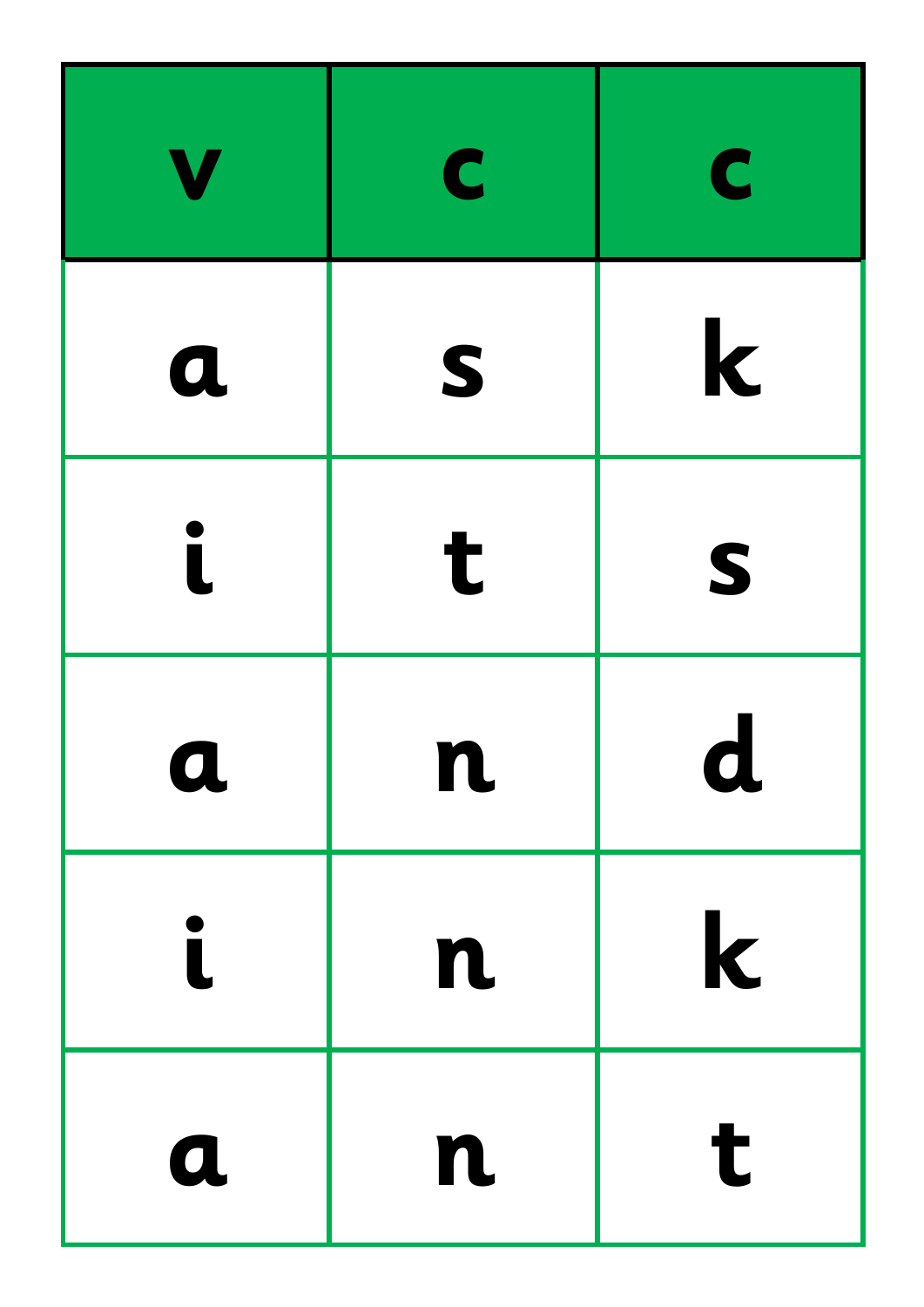| $\mathbf C$  | $\mathbf C$  | V            | $\mathbf c$ |
|--------------|--------------|--------------|-------------|
| $\mathsf{s}$ | p            | i            | $\mathbf n$ |
| t            | r            | i            | P           |
| t            | r            | $\mathbf a$  | p           |
| $\mathbf b$  |              | $\bullet$    | t           |
| $\mathbf b$  |              | $\bullet$    | $\mathbf b$ |
| 9            |              | $\mathbf a$  | $\mathbf d$ |
| t            | r            |              | m           |
| $\mathsf{s}$ | p            | $\bullet$    | t           |
| $\mathsf{s}$ | p            |              | $\mathbf n$ |
| $\mathsf{s}$ |              | $\mathbf{i}$ | m           |
| $\mathsf{s}$ |              | $\mathbf a$  | m           |
| $\mathsf{s}$ | t            | $\bullet$    | P           |
| $\mathbf C$  |              | $\mathbf a$  | p           |
| P            | $\mathbf{r}$ | $\mathbf a$  | m           |
| P            |              | $\mathbf u$  | m           |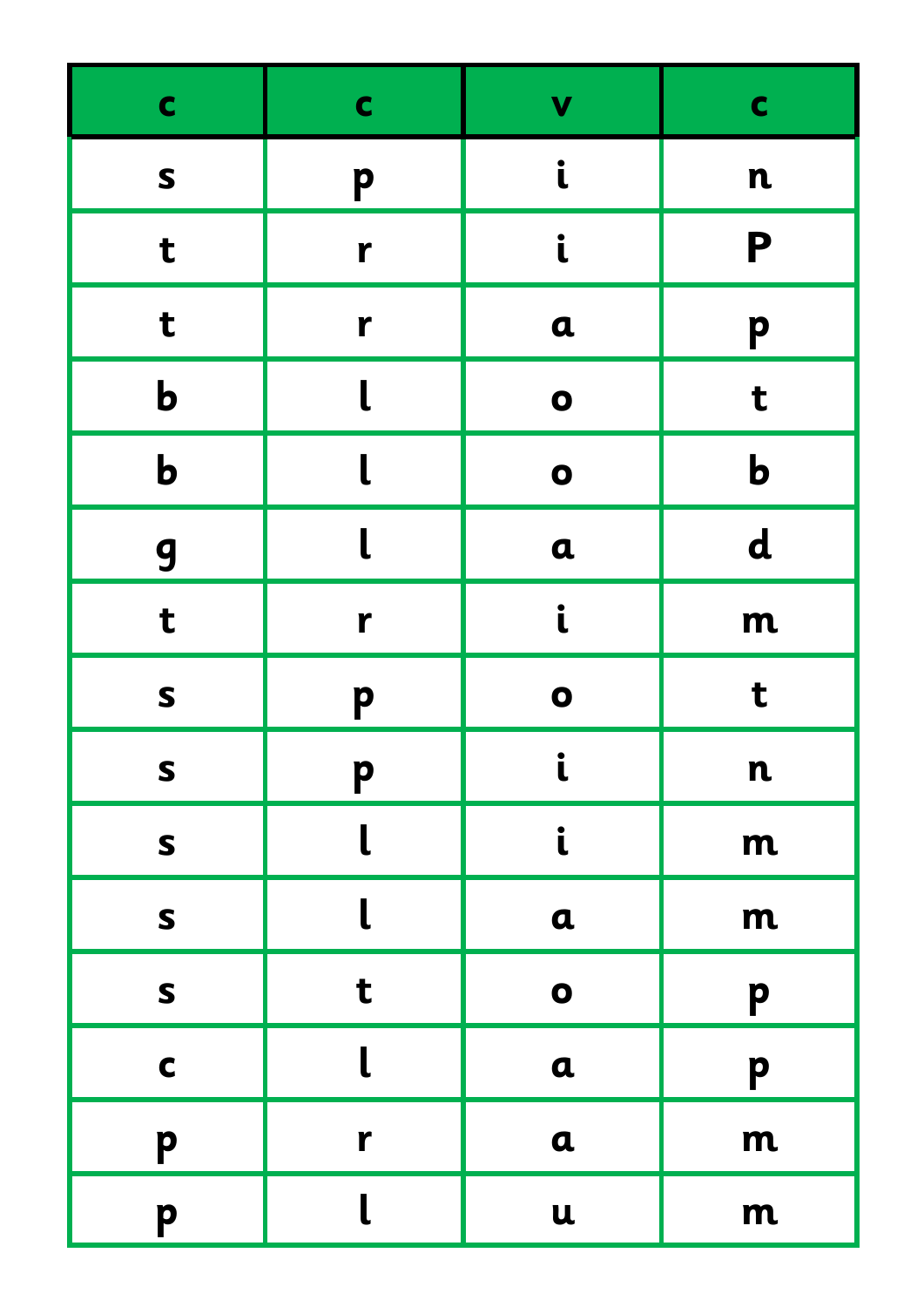| $\mathbf C$  | $\mathbf C$  | V  | $\mathbf c$ |
|--------------|--------------|----|-------------|
| $\mathsf{s}$ | t            | 00 | $\mathsf L$ |
| $\mathbf b$  | $\mathbf{r}$ | OW | $\mathbf n$ |
| $\mathbf b$  |              | 00 | $\mathbf d$ |
| t            | r            | ai | $\mathbf n$ |
| $\mathbf C$  | $\mathbf{r}$ | OW | $\mathbf n$ |
| $\mathbf C$  | l            | OW | $\mathbf n$ |
| $\mathbf C$  | $\mathbf{r}$ | oa | $\mathbf k$ |
| $\mathsf{s}$ | P            | ee | $\mathbf d$ |
| S            |              | ee | p           |
| $\mathsf{s}$ | W            | ee | P           |
| $\mathsf{s}$ | t            | ee | P           |
| $\mathsf{s}$ | p            | 00 | $\mathbf n$ |
| $\mathbf d$  | $\mathbf r$  | OW | $\mathbf n$ |
| $\mathbf d$  | r            | ai | $\mathbf n$ |
| f            | $\mathbf{r}$ | OW | $\mathbf n$ |
| f            | l            | oa | t           |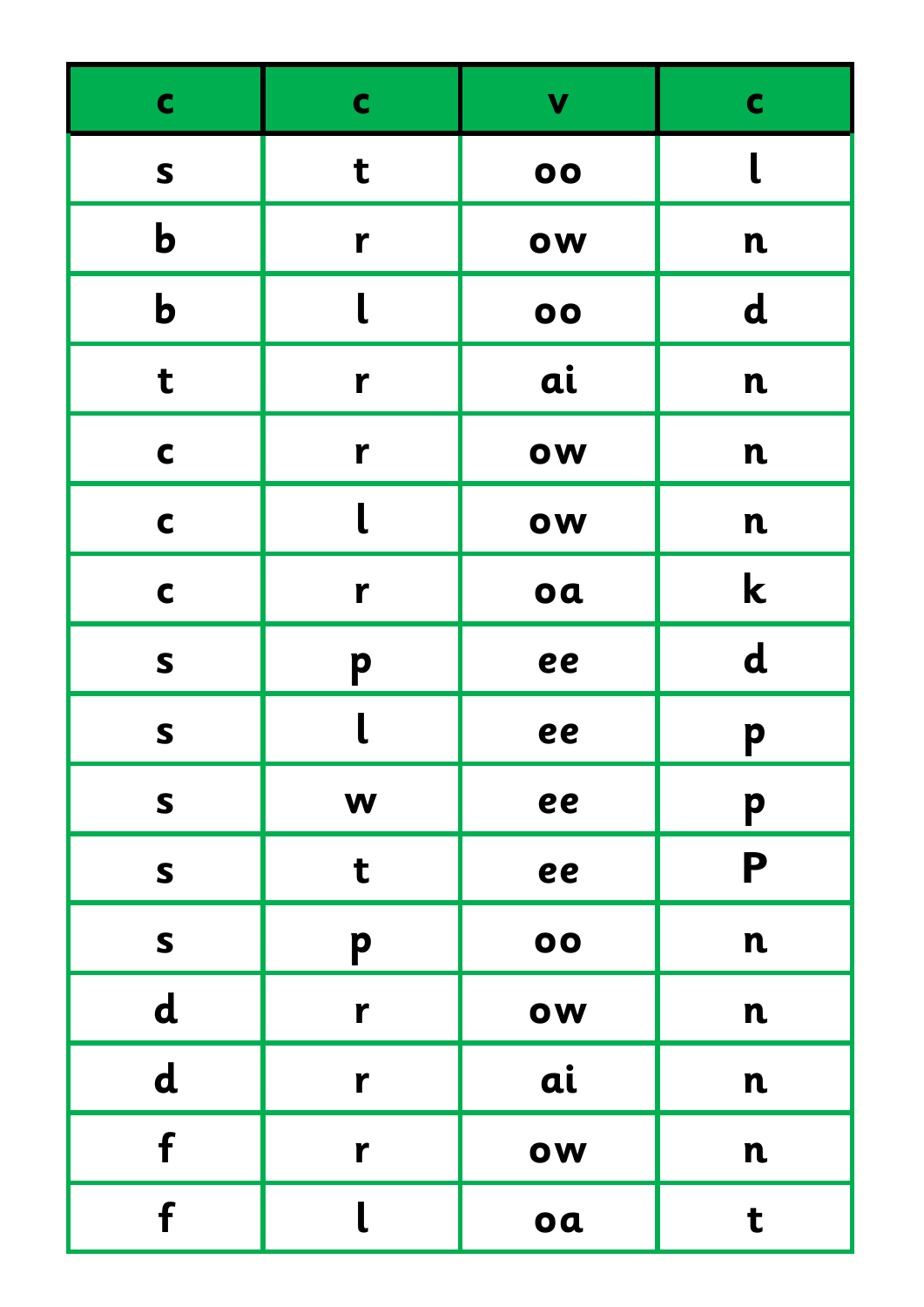| C           | C | V           | C  |
|-------------|---|-------------|----|
| $\mathbf b$ |   | $\mathbf u$ | sh |
| C           | r | U           | sh |
| t           | r | U           | st |
| $\mathbf d$ | r | e           | SS |
| $\mathbf b$ | r | i           | nq |
| C           | r | O           | SS |
| p           | r | e           | SS |
| $\mathbf b$ | r | $\mathbf 0$ | th |
| C           |   | $\mathbf 0$ | th |
| t           | r | $\mathbf 0$ | ll |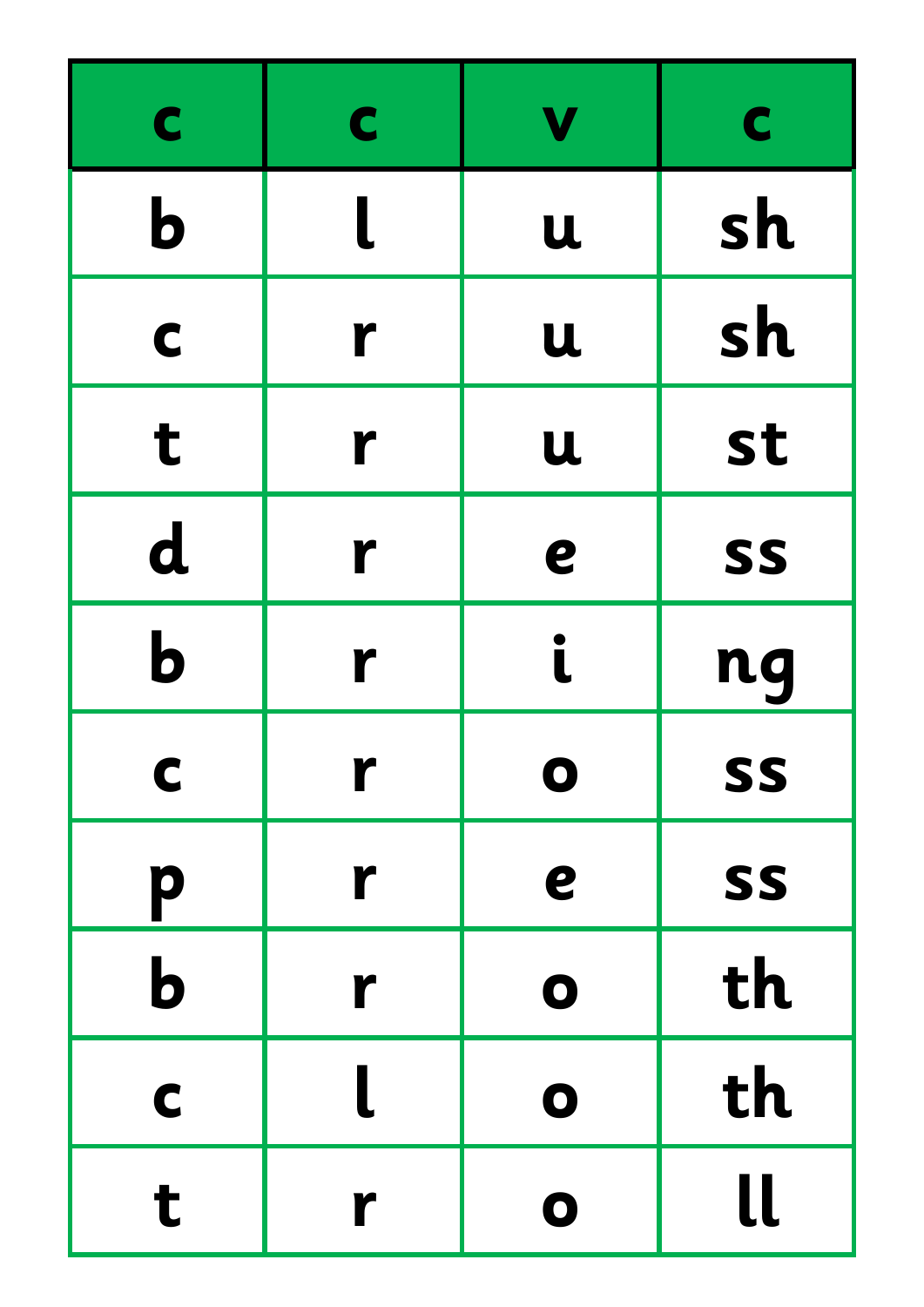| $\mathbf c$ | $\mathbf v$  | $\mathbf C$  | $\mathbf c$  |
|-------------|--------------|--------------|--------------|
| $\mathbf l$ | $\bullet$    | $\mathsf{s}$ | t            |
| $\mathbf n$ | e            | S            | t            |
| $\mathbf b$ | e            | $\mathbf l$  | t            |
| S           | e            | $\mathbf n$  | $\mathbf t$  |
| $\mathbf b$ | e            | $\mathbf n$  | t            |
| t           | e            | $\mathbf n$  | t            |
| t           | e            | S            | t            |
| $\mathbf l$ | $\mathbf{i}$ | S            | t            |
| $\mathbf b$ | e            | S            | t            |
| 9           | e            | t            | $\mathsf{s}$ |
| W           | e            | $\mathbf n$  | $\mathbf t$  |
| m           | $\mathbf{i}$ | S            | t            |
| $\mathbf l$ | $\bullet$    | t            | $\mathsf{s}$ |
| p           | $\mathbf{i}$ | $\mathbf n$  | $\mathsf{s}$ |
| $\mathbf b$ | $\mathbf{i}$ | $\mathbf n$  | $\mathsf{s}$ |
| p           | e            | $\mathbf n$  | $\mathsf{s}$ |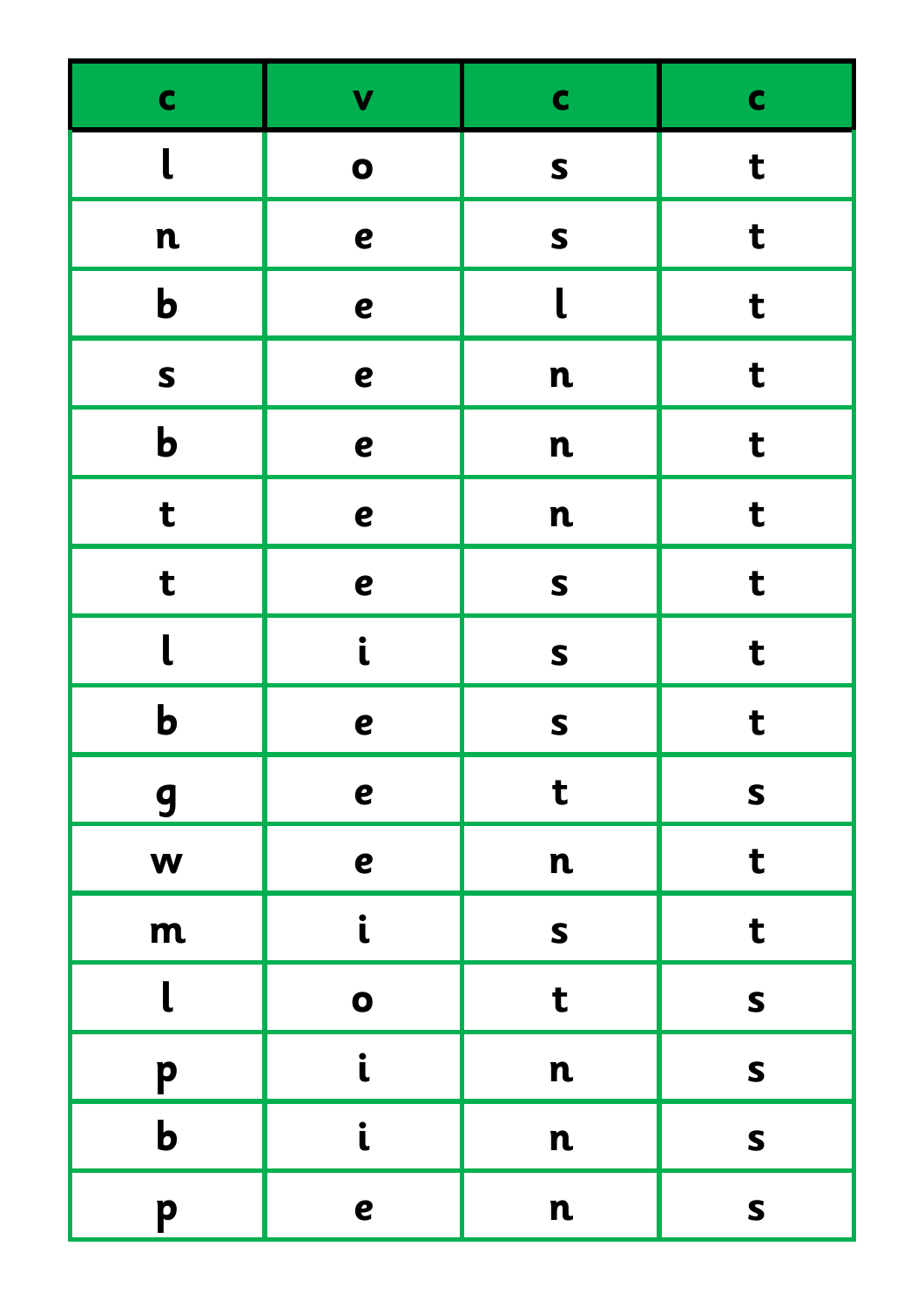| $\mathbf c$  | V  | $\mathbf C$             | $\mathbf C$  |
|--------------|----|-------------------------|--------------|
| t            | oa | $\mathbf S$             | t            |
| t            | OW | $\boldsymbol{e}$        |              |
| P            | ee | p                       | $\mathsf{s}$ |
| P            | ai | $\mathbf n$             | $\mathsf{s}$ |
| $\mathbf b$  | 00 | $\mathsf{s}$            | t            |
| $\mathbf C$  | or | $\mathbf k$             | $\mathsf{s}$ |
| $\mathbf d$  | ar | t                       | $\mathsf{s}$ |
| $\mathbf b$  | ur | $\mathbf n$             | t            |
| $\mathbf b$  | oi | $\overline{\mathsf{L}}$ | S            |
| P            | ai | $\mathbf n$             | t            |
| $\mathbf b$  | ur | $\mathbf n$             | $\mathsf{s}$ |
| $\mathbf b$  | ur | p                       | $\mathsf{s}$ |
| $\mathsf{s}$ | oi | $\mathbf{l}$            | $\mathsf{s}$ |
| t            | ai | $\mathbf l$             | $\mathsf{s}$ |
| Z            | 00 | m                       | $\mathsf{s}$ |
| $\mathsf{s}$ | oa | $\mathbf k$             | $\mathsf{s}$ |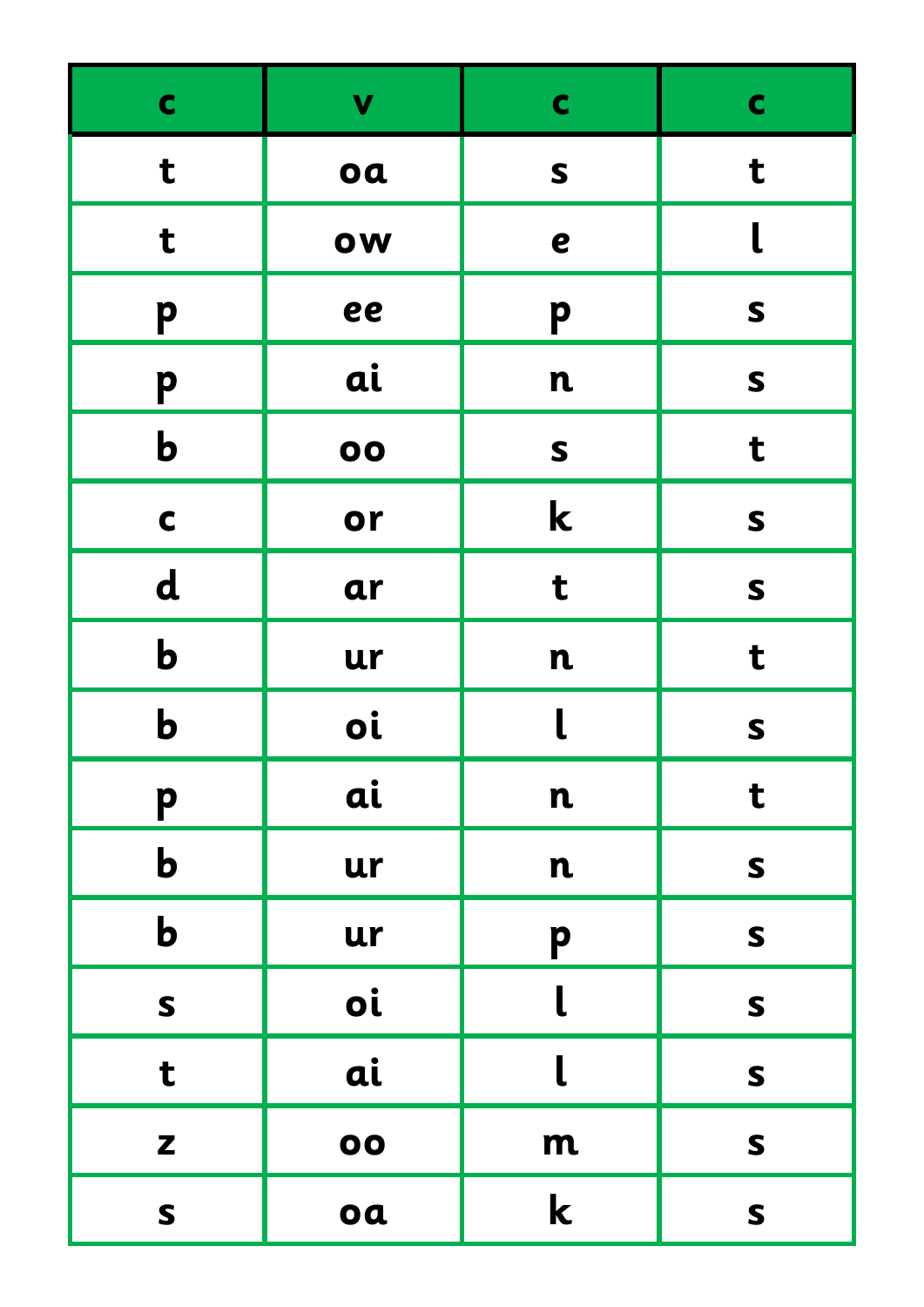| $\mathbf C$ | V            | $\mathbf C$ | $\mathbf C$  |
|-------------|--------------|-------------|--------------|
| ch          | $\mathbf{i}$ | p           | $\mathsf{s}$ |
| sh          | $\mathbf{i}$ | p           | $\mathsf{s}$ |
| th          | $\mathbf a$  | t           | $\mathsf{s}$ |
| qu          | $\mathbf{i}$ | p           | $\mathsf{s}$ |
| sh          | i            | $\mathbf n$ | $\mathsf{s}$ |
| qu          | $\mathbf{i}$ | t           | S            |
| ch          | $\bullet$    | p           | $\mathsf{s}$ |
| sh          | $\bullet$    | p           | $\mathsf{s}$ |
| ch          | $\mathbf a$  | t           | $\mathsf{s}$ |
| ch          | $\mathbf{i}$ | $\mathbf n$ | $\mathsf{s}$ |
| sh          | $\bullet$    | t           | $\mathsf{s}$ |
| th          | $\mathbf a$  | $\mathbf n$ | $\mathbf k$  |
| th          | $\mathbf{i}$ | $\mathbf n$ | $\mathbf k$  |
| ch          | $\mathbf{i}$ | $\mathbf n$ | $\mathbf k$  |
| ch          | $\mathbf a$  | $\mathbf n$ | t            |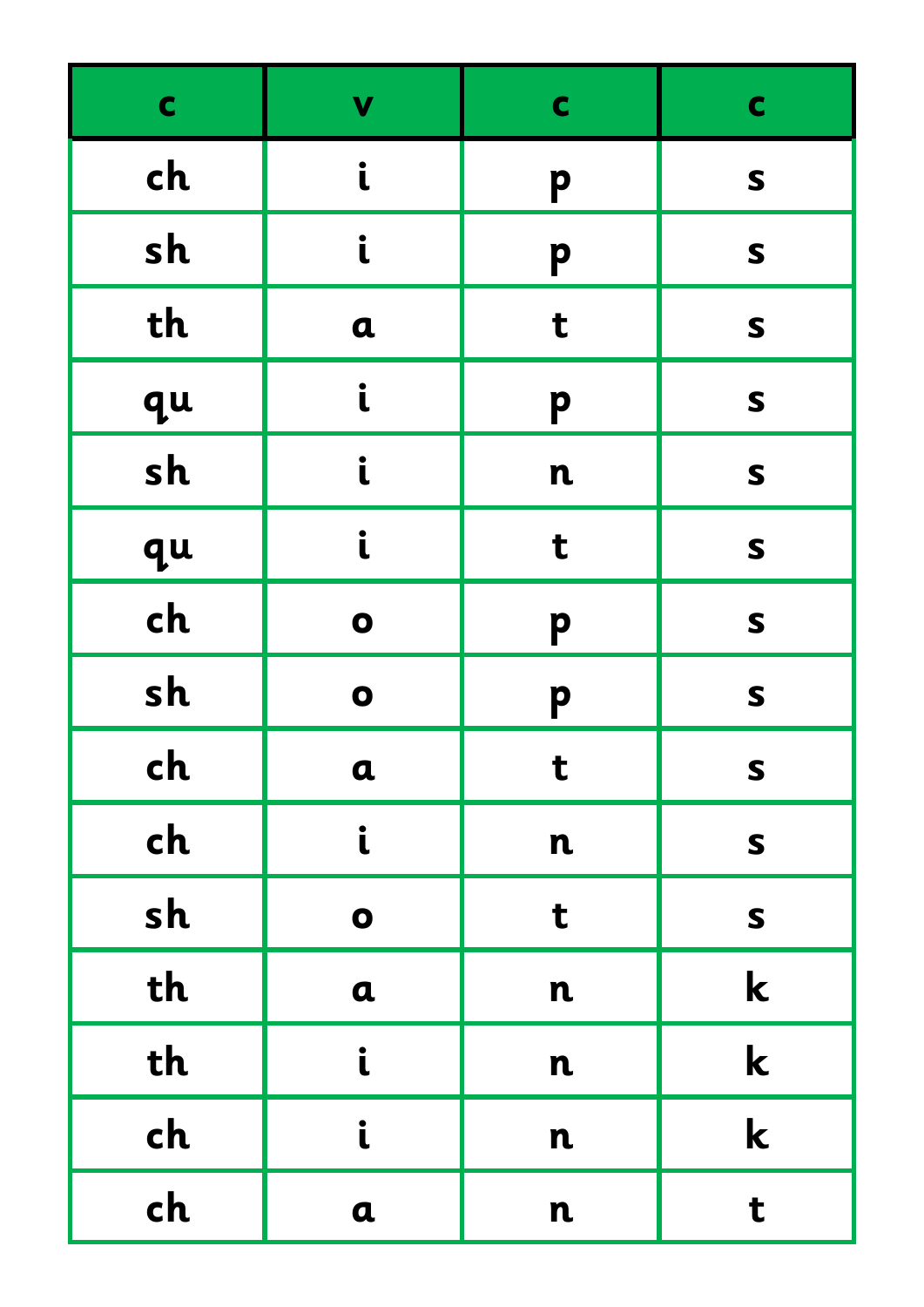| $\mathbf C$  | $\mathbf C$  | V            | $\mathbf C$  | $\mathbf C$  |
|--------------|--------------|--------------|--------------|--------------|
| $\mathsf{s}$ | t            | $\alpha$     | m            | P            |
| $\mathbf b$  | l            | $\mathbf u$  | $\mathbf n$  | t            |
| $\mathbf t$  | r            | $\mathbf u$  | $\mathsf{s}$ | t            |
| $\mathbf C$  | $\mathbf{r}$ | $\mathbf u$  | $\mathsf{s}$ | t            |
| f            | r            | $\bullet$    | $\mathsf{s}$ | t            |
| $\mathbf b$  | $\mathsf L$  | $\alpha$     | $\mathsf{s}$ | t            |
| p            | l            | $\mathbf u$  | m            | $\mathsf{s}$ |
| p            | $\mathbf{r}$ | $\alpha$     | m            | $\mathsf{s}$ |
| $\mathsf{s}$ | t            | $\mathbf u$  | m            | p            |
| P            | $\mathsf L$  | $\mathbf u$  | m            | P            |
| $\mathbf C$  | $\mathbf{r}$ | $\mathbf{i}$ | $\mathsf{s}$ | P            |
| $\mathbf b$  | $\mathbf a$  | $\mathbf n$  | $\mathbf k$  | S            |
| t            | $\mathbf a$  | $\mathbf n$  | $\mathbf k$  | S            |
| $\mathbf b$  | $\mathbf u$  | $\mathbf n$  | $\mathbf k$  | $\mathsf{s}$ |
| $\mathbf b$  | $\mathbf u$  | $\mathbf{l}$ | $\mathbf b$  | $\mathsf{s}$ |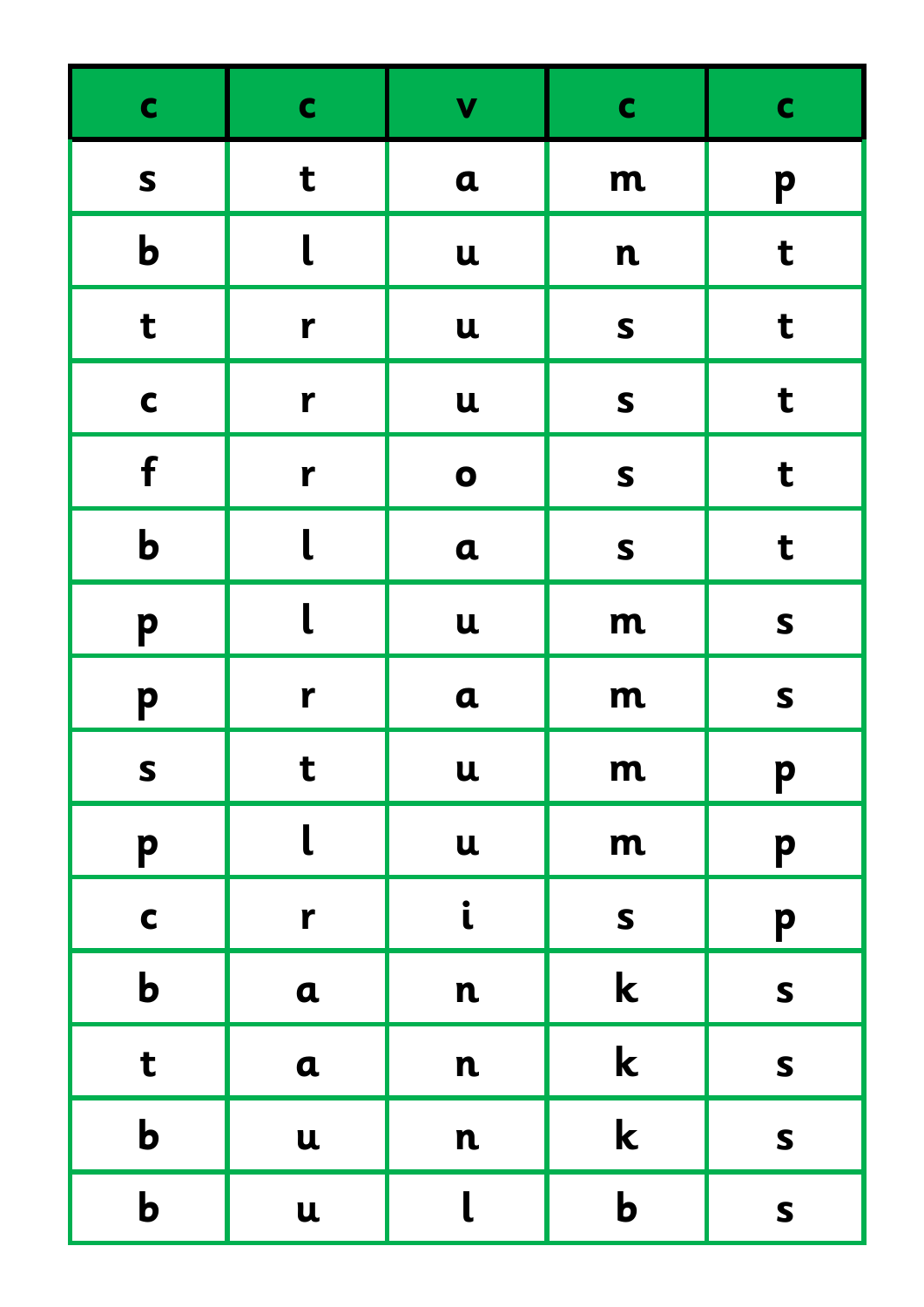| $\mathbf C$  | $\mathbf C$ | V  | $\mathbf C$ | $\mathbf C$ |
|--------------|-------------|----|-------------|-------------|
| $\mathbf b$  |             | ee | $\mathbf d$ | $\mathbf S$ |
| t            | r           | ai | $\mathbf n$ | S           |
| S            | t           | ar | t           | S           |
| S            | t           | or | m           | S           |
| $\mathbf b$  | r           | oi |             | S           |
| S            | p           | ur | t           | S           |
| t            | r           | OW | e           |             |
| $\mathsf{S}$ | p           | 00 | $\mathbf n$ | S           |
| f            |             | 00 | $\mathbf d$ | S           |
| $\mathbf d$  | r           | ai | $\mathbf n$ | S           |
| $\mathbf C$  | r           | ee | p           | S           |
| $\mathbf d$  | r           | 00 | p           | S           |
| S            | p           | or | t           | S           |